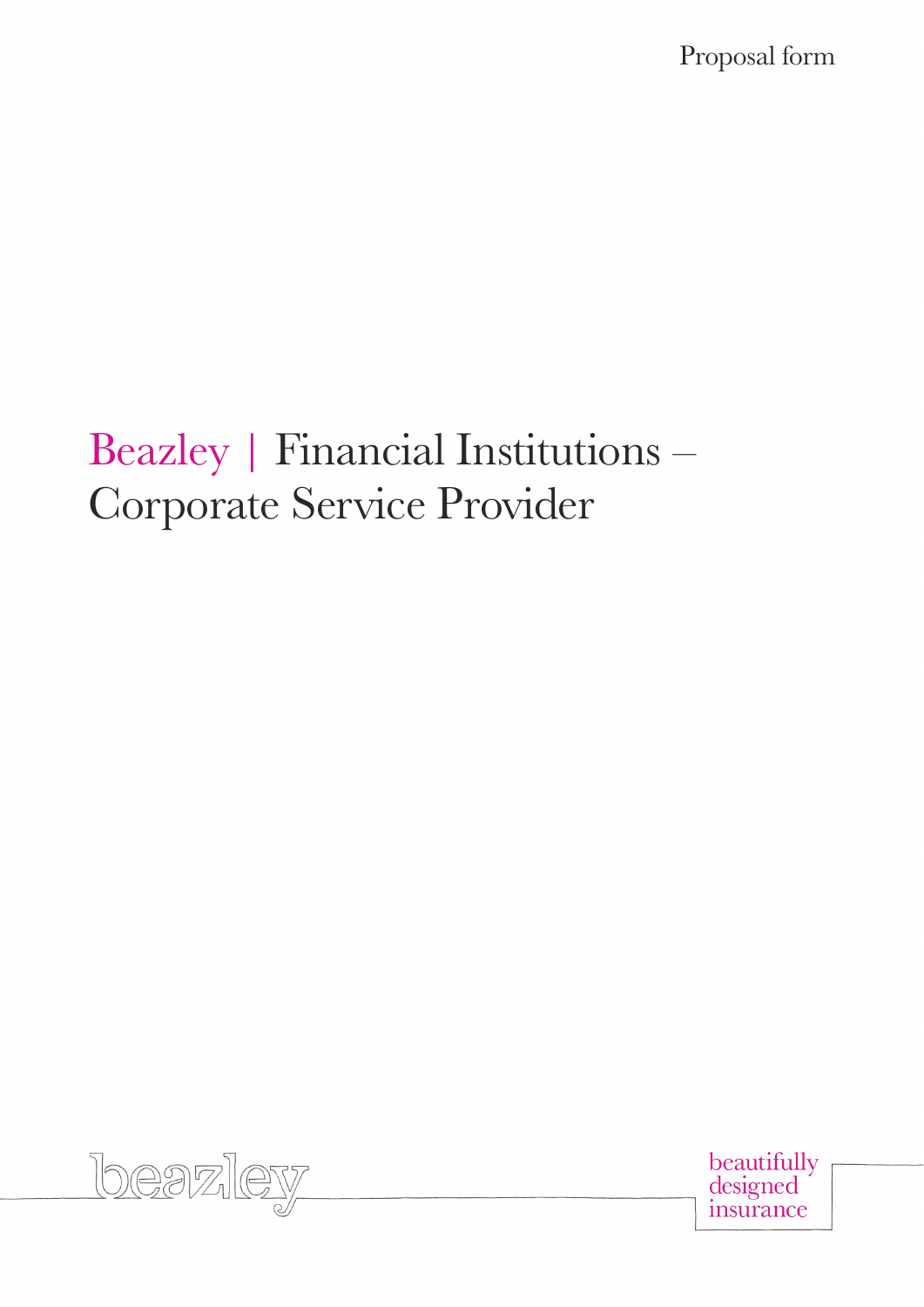Please provide with this proposal form the most recent copies of the following documents:

- Proposer's latest audited annual report and accounts
- Organisational structure chart
- Biographies of the principal directors
- Standard form of agreement/terms of engagement
- Any supplementary information which is material to the response of the questions

### Proposer information

- 1. Name of the Proposer:
- 2. Principal address:
- 3. Website address:

beazley

4. Date of establishment: dd/mm/yyyy / / /

5. a. Are there any shareholders who own more than 10% of the issued shares in the Proposer? Yes No

- b. If 'Yes', please provide details of the shareholders and the percentage of shares held:
- 6. Please state the total number of employees and offices in each location:

|                            | <b>Employees</b> | <b>Offices</b> |
|----------------------------|------------------|----------------|
| Africa                     |                  |                |
| <b>Arab States</b>         |                  |                |
| Asia                       |                  |                |
| Canada                     |                  |                |
| Caribbean                  |                  |                |
| Central and Eastern Europe |                  |                |
| South America              |                  |                |
| Rest of World              |                  |                |
| Western Europe             |                  |                |
| UK                         |                  |                |
| <b>USA</b>                 |                  |                |
| <b>Total</b>               |                  |                |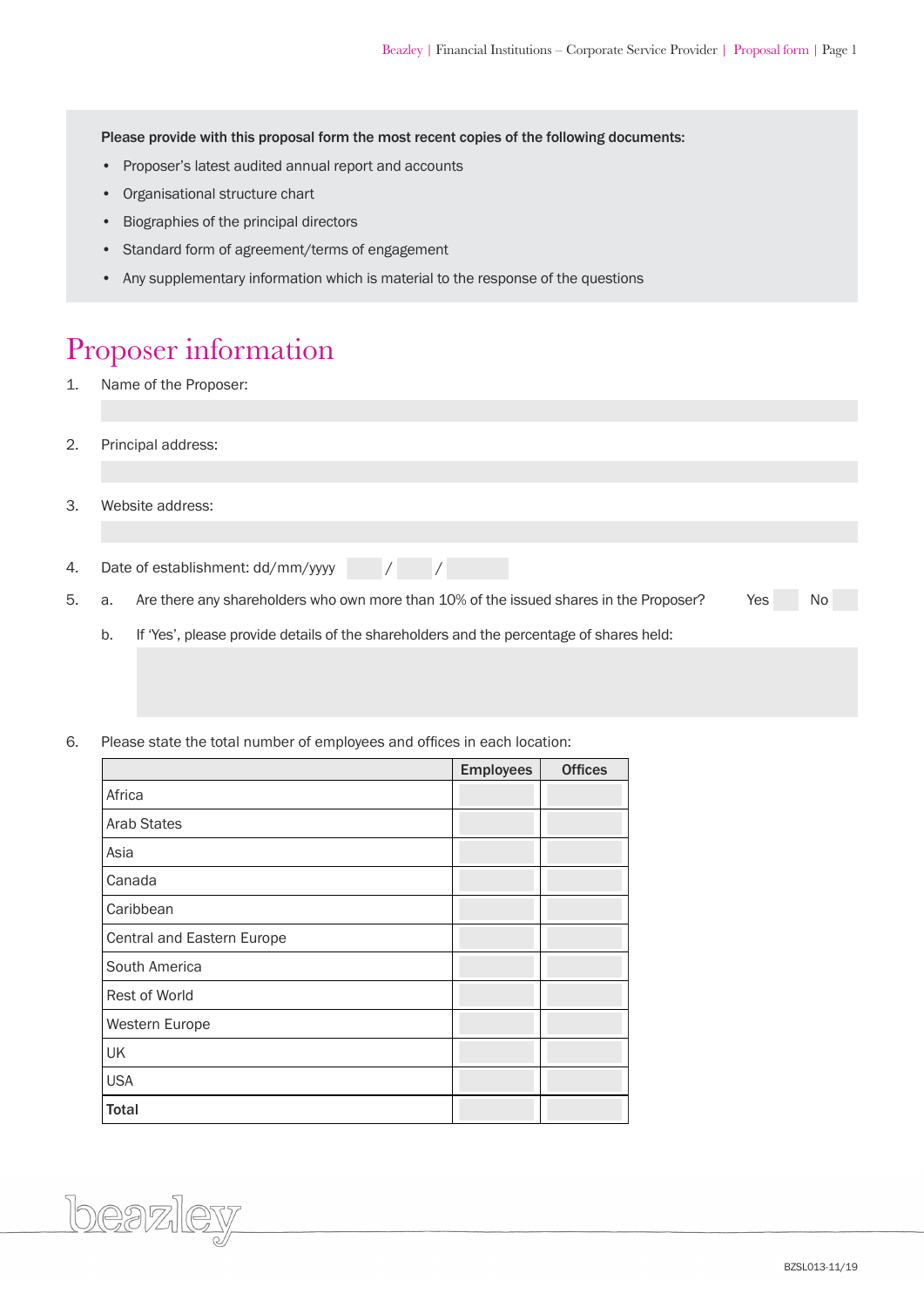# Activities

- 7. Please state the total assets under administration:
- 8. What percentage of the total assets under administration are discretionary accounts? We want to be a set of  $\%$
- 9. Please state the total revenue figure from the latest audited financial statement:
- 10. Please state the percentage split of revenue in each location:

|                            | Percentage split |
|----------------------------|------------------|
| Africa                     | %                |
| <b>Arab States</b>         | %                |
| Asia                       | %                |
| Canada                     | %                |
| Caribbean                  | %                |
| Central and Eastern Europe | %                |
| South America              | %                |
| <b>Rest of World</b>       | %                |
| Western Europe             | %                |
| UK                         | %                |
| <b>USA</b>                 | %                |
| <b>Total</b>               | 100%             |

11. Please state the percentage split of revenue by activity:

|                                           | Percentage split |      |
|-------------------------------------------|------------------|------|
| Accounting/tax advice                     |                  | %    |
| Acting as directors/officers/company secs |                  | %    |
| Formation/administration of companies     |                  | %    |
| Formation/administration of trusts        |                  | %    |
| Fund administration                       |                  | %    |
| Fund management                           |                  | %    |
| Insurance                                 |                  | $\%$ |
| Legal advice and services                 |                  | %    |
| Trustee appointments                      |                  | %    |
| Other                                     |                  | $\%$ |
| <b>Total</b>                              | 100%             |      |

Please provide details of 'Other' revenue producing activities:

beazley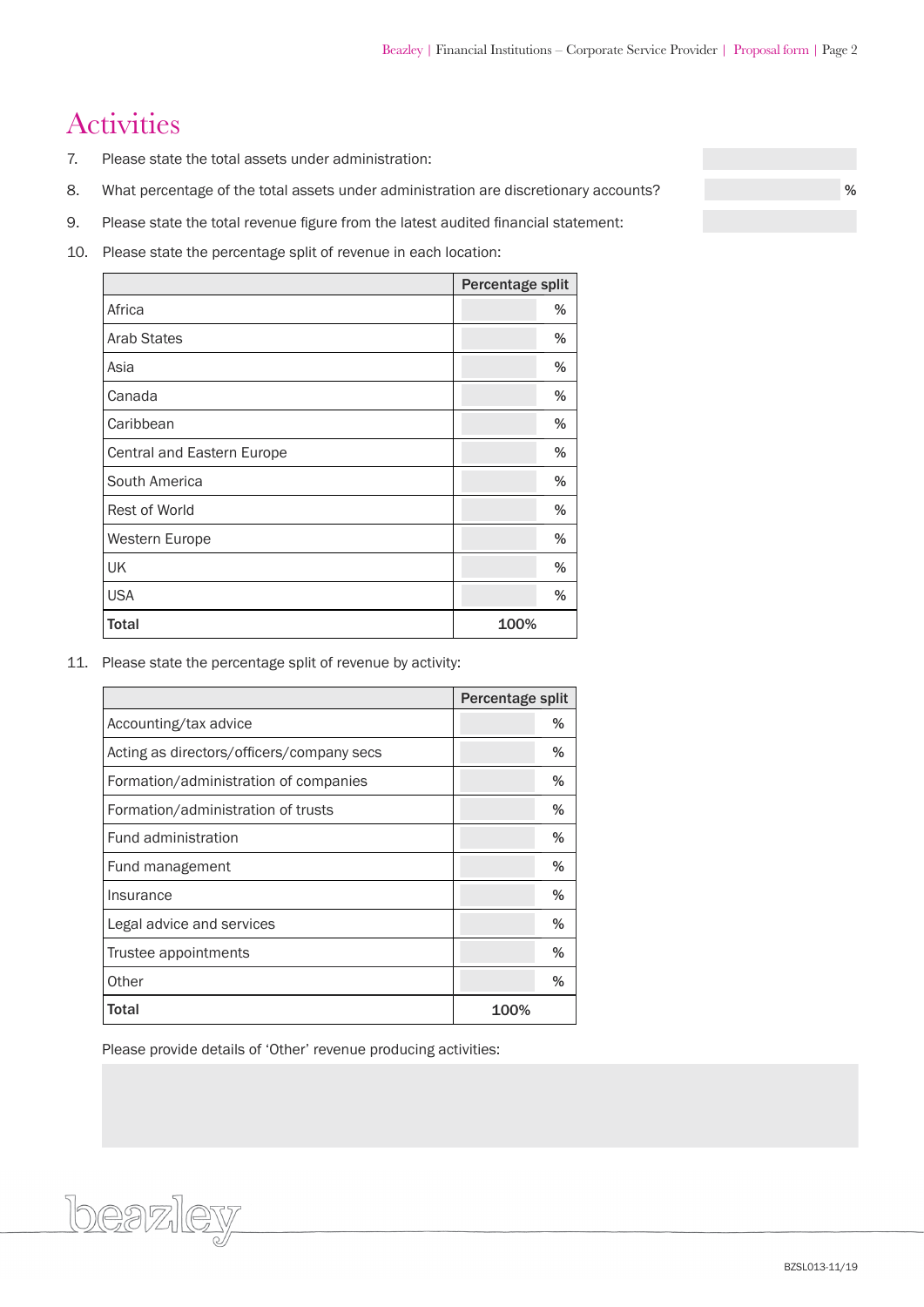12. Please provide details of any new services or products intended to be offered in the next 12 months:

|        |                                                          | 13. What is the Proposer's average fee per client?                                                       |     |     |  |  |  |  |  |
|--------|----------------------------------------------------------|----------------------------------------------------------------------------------------------------------|-----|-----|--|--|--|--|--|
| 14.    | What is the Proposer's largest client fee?               |                                                                                                          |     |     |  |  |  |  |  |
|        |                                                          |                                                                                                          |     |     |  |  |  |  |  |
| 15.    |                                                          | Does the Proposer use independent external fund administrators<br>to provide net asset valuations (NAV)? | Yes | No. |  |  |  |  |  |
|        |                                                          | If 'No', please explain:                                                                                 |     |     |  |  |  |  |  |
|        |                                                          |                                                                                                          |     |     |  |  |  |  |  |
|        |                                                          |                                                                                                          |     |     |  |  |  |  |  |
|        |                                                          |                                                                                                          |     |     |  |  |  |  |  |
|        |                                                          | <b>Risk management</b>                                                                                   |     |     |  |  |  |  |  |
| 16. a. |                                                          | Is there an agreed internal audit plan?                                                                  | Yes | No  |  |  |  |  |  |
|        | b.                                                       | Have all material recommendations arising from the internal audit plan<br>been implemented?              | Yes | No  |  |  |  |  |  |
|        | If 'No', to either of the above, please provide details: |                                                                                                          |     |     |  |  |  |  |  |
|        |                                                          |                                                                                                          |     |     |  |  |  |  |  |
|        |                                                          |                                                                                                          |     |     |  |  |  |  |  |
|        |                                                          |                                                                                                          |     |     |  |  |  |  |  |
| 17.    | a.                                                       | Please state the name of the external audit company used:                                                |     |     |  |  |  |  |  |
|        |                                                          |                                                                                                          |     |     |  |  |  |  |  |
|        | b.                                                       | Have all recommendations made by the external audit company been implemented?                            | Yes | No  |  |  |  |  |  |
|        |                                                          | If 'No', please provide details:                                                                         |     |     |  |  |  |  |  |
|        |                                                          |                                                                                                          |     |     |  |  |  |  |  |
|        |                                                          |                                                                                                          |     |     |  |  |  |  |  |
|        |                                                          |                                                                                                          |     |     |  |  |  |  |  |
|        |                                                          |                                                                                                          |     |     |  |  |  |  |  |

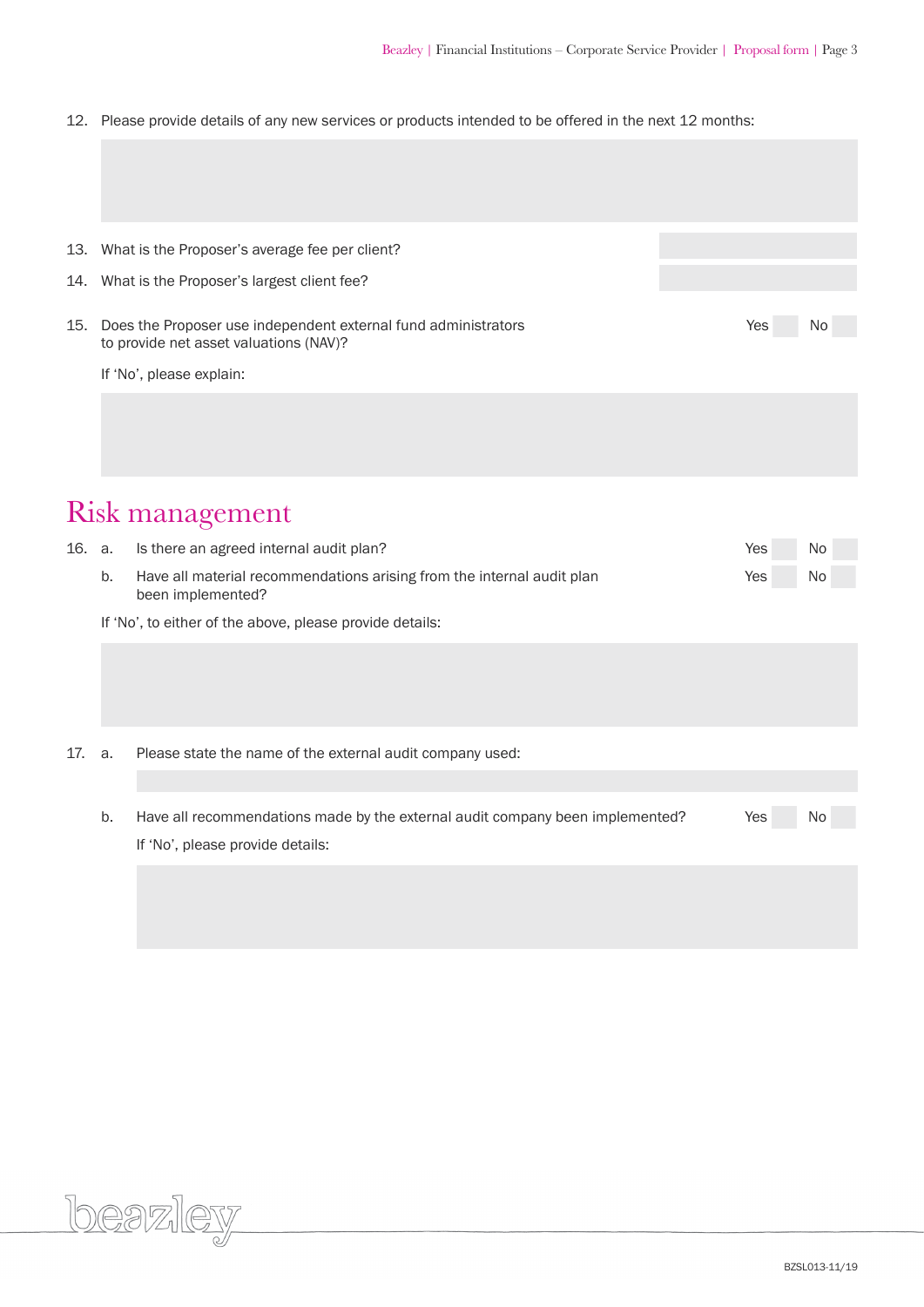18. a. Please state the Proposer's primary regulator:

|     | b.                                                                                                          | When was the Proposer's most recent regulatory review?                                                                                               |     |                |  |  |  |
|-----|-------------------------------------------------------------------------------------------------------------|------------------------------------------------------------------------------------------------------------------------------------------------------|-----|----------------|--|--|--|
|     |                                                                                                             |                                                                                                                                                      |     |                |  |  |  |
|     | C.                                                                                                          | Have all recommendations arising from the most recent regulatory review<br>been implemented?                                                         | Yes | No             |  |  |  |
|     |                                                                                                             | If 'No', please provide details:                                                                                                                     |     |                |  |  |  |
|     |                                                                                                             |                                                                                                                                                      |     |                |  |  |  |
|     |                                                                                                             |                                                                                                                                                      |     |                |  |  |  |
|     |                                                                                                             |                                                                                                                                                      |     |                |  |  |  |
|     |                                                                                                             |                                                                                                                                                      |     |                |  |  |  |
| 19. |                                                                                                             | Does the Proposer have compliance procedures to ensure all staff comply with<br>the regulatory rules, principles, codes and guidelines?              | Yes | No             |  |  |  |
|     |                                                                                                             | 20. Are all new services and products subject to an approval process that includes sign off<br>from the business unit manager, compliance and legal? | Yes | No.            |  |  |  |
| 21. | Does the Proposer have a business continuity plan that is regularly reviewed,<br>Yes<br>updated and tested? |                                                                                                                                                      |     |                |  |  |  |
|     |                                                                                                             | 22. Is there an IT cyber security plan in place that is regularly reviewed, updated and tested?                                                      | Yes | N <sub>o</sub> |  |  |  |
| 23. |                                                                                                             | Are the duties of each employee arranged so that no one employee is permitted to<br>control any transaction from commencement to completion?         | Yes | No             |  |  |  |
|     |                                                                                                             | 24. Is there a social engineering fraud risk management strategy in place?                                                                           | Yes | N0             |  |  |  |
|     |                                                                                                             |                                                                                                                                                      |     |                |  |  |  |

If 'No', to questions 19 to 24, please explain:

# Outside directorships

beazley

| 25. |           | Are employees appointed to external boards at the request of the Proposer?<br>Yes             |     |     |  |  |  |  |
|-----|-----------|-----------------------------------------------------------------------------------------------|-----|-----|--|--|--|--|
|     | If 'Yes', |                                                                                               |     |     |  |  |  |  |
|     | a.        |                                                                                               |     |     |  |  |  |  |
|     | b.        | Does the Proposer provide directors for any companies that are listed<br>on a stock exchange? | Yes | No. |  |  |  |  |
|     | C.        | Does the Proposer provide directors for any US incorporated companies?                        | Yes | No. |  |  |  |  |
|     |           | If 'Yes', please provide details:                                                             |     |     |  |  |  |  |
|     |           |                                                                                               |     |     |  |  |  |  |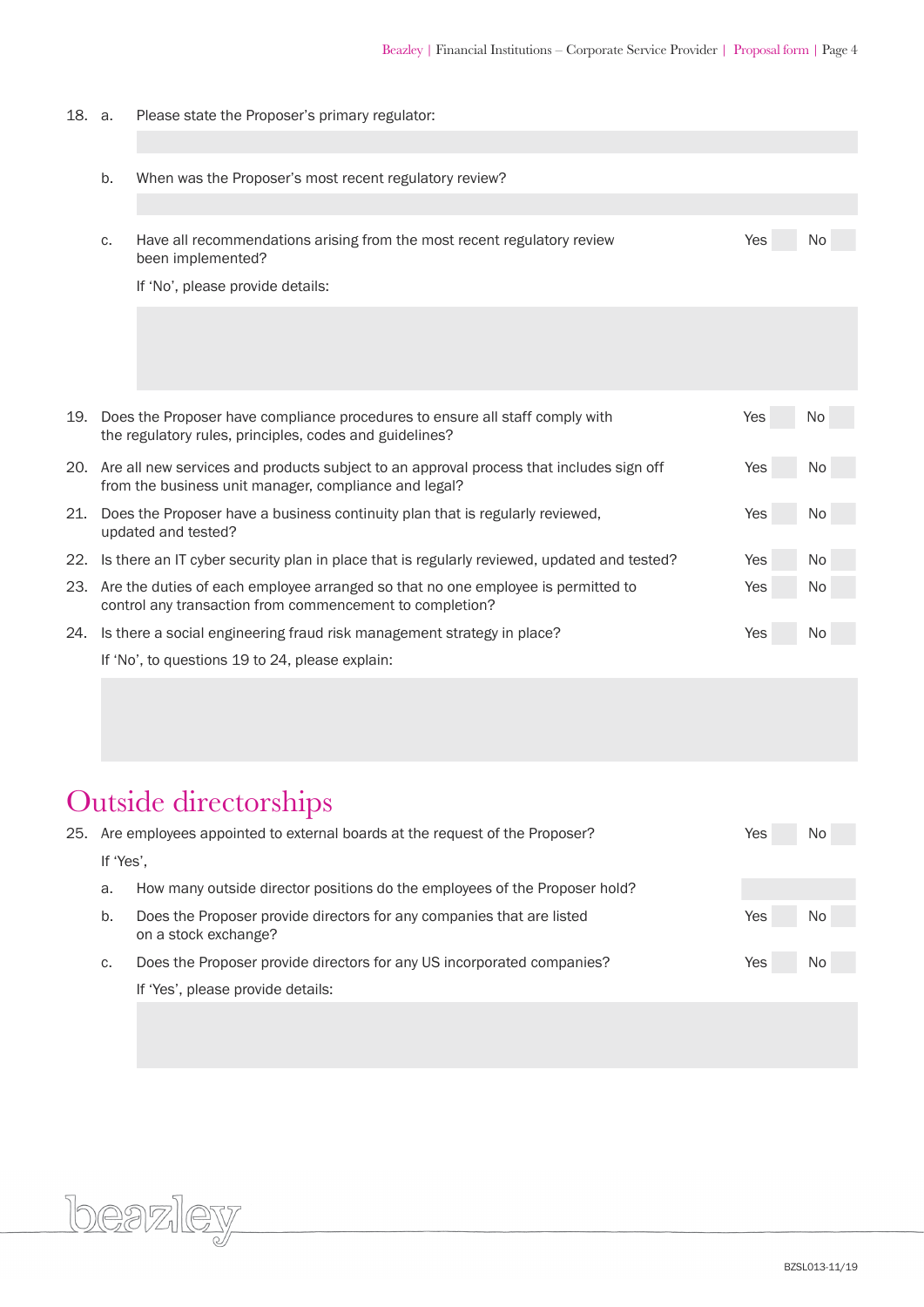### Claims information

<u>loeazlev</u>

#### 26. Please read the following statements and confirm as indicated below:

- a. No claim, proceeding or demand has been made or brought against the Proposer or any of its directors, officers or employees in the last five years (whether insured or not);
- b. The Proposer or any of its directors, officers or employees have not been the subject of any regulatory, administrative or governmental investigation in the last five years (whether insured or not);
- c. No crime losses have been sustained by the Proposer in the last five years (whether insured or not);
- d. The Proposer, after enquiry, is not aware of any act, error, omission, event, circumstance or incident which may give rise to a claim, proceeding or demand or any regulatory, administrative or governmental investigation or crime loss.

All the statements above are true and accurate:  $\blacksquare$  Yes No

If 'No', please provide details below or on a separate sheet: